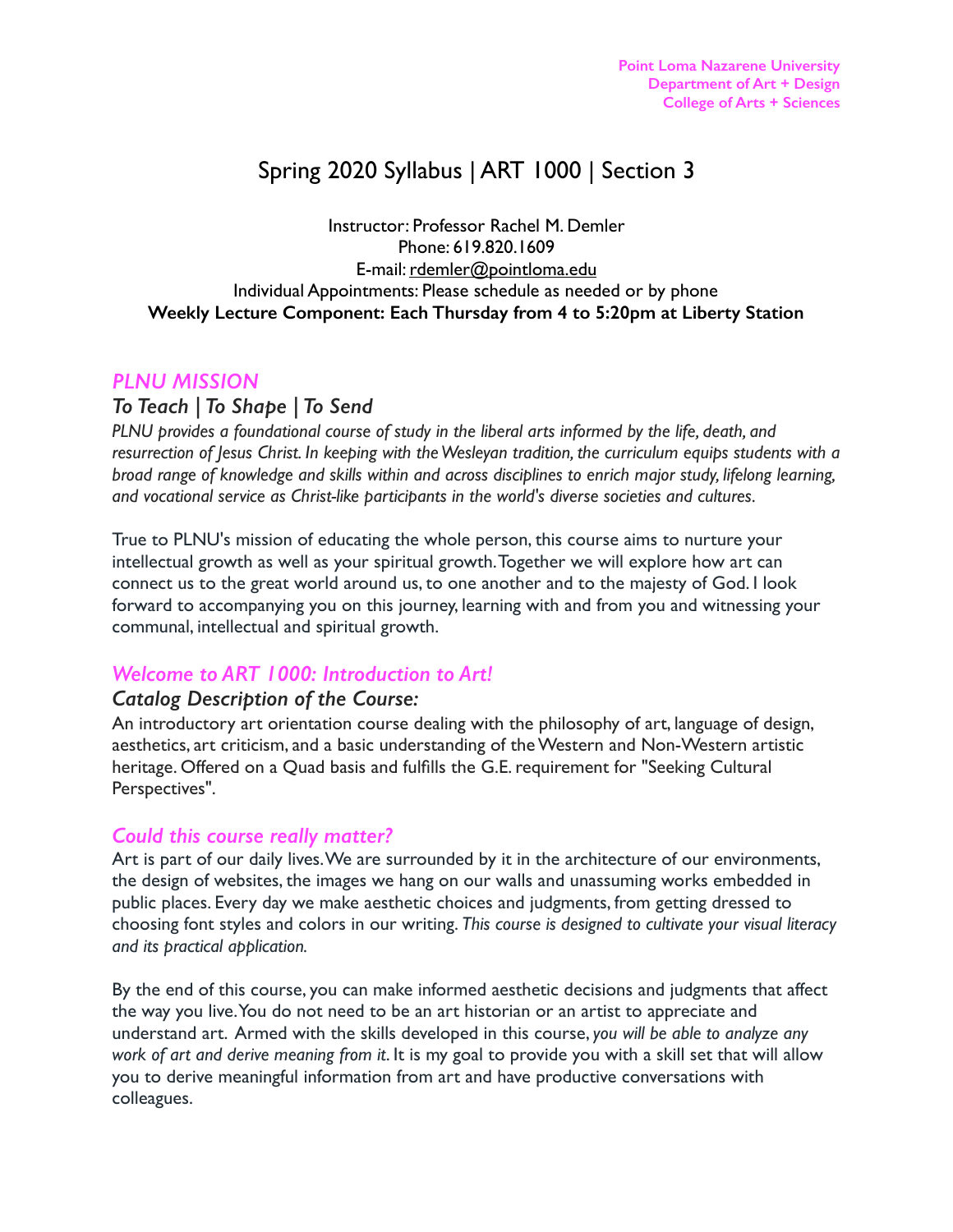# *General Course Learning Objectives*

- Identify and discuss a variety of artistic movements and time periods (from prehistoric to modern), styles, techniques, conceptual issues and traditions related to the history of art (includes Non-Western).
- Demonstrate a basic knowledge of the elements of art and principles of design.
- Think and write critically about visual art, making intelligent and informed analyses and interpretations of works of art using appropriate terminology.

# *The Nature of Our Course Content*

The subjects and material covered in this course are presented as objectively as possible and reflect the beliefs and practices of humans over thousands of years and many, many cultures. While we may not individually or collectively endorse certain beliefs, practices or representations reflected in art, much can be gained from learning about different perspectives. This course, one of PLNU's General Education electives for fulfilling Requirement V, Seeking Cultural Perspectives, is intended to "develop a critical appreciation of human expression" in students. If you are concerned with a particular content area, please contact me directly and we will discuss your concerns.

# *Textbook*

DeWitte, D. J., Larmann, R. M., & Shields, M. K. (2011). *Gateways to Art: Understanding the Visual Arts*. London, U.K.: Thames & Hudson. You may purchase this book through the PLNU bookstore or online elsewhere. eBook: An e-book version of this book is available online or as a download. ISBN: 0500289565 ISBN-13: 9780500289563

**You are expected to read your text as it corresponds to the course content. Reading expectations are indicated in the weekly section overviews on Canvas. You are also expected to check your e-mails from me & the Canvas Announcements section regularly. Failure to do so may harm your grade if you miss out on important changes, updates & tips.**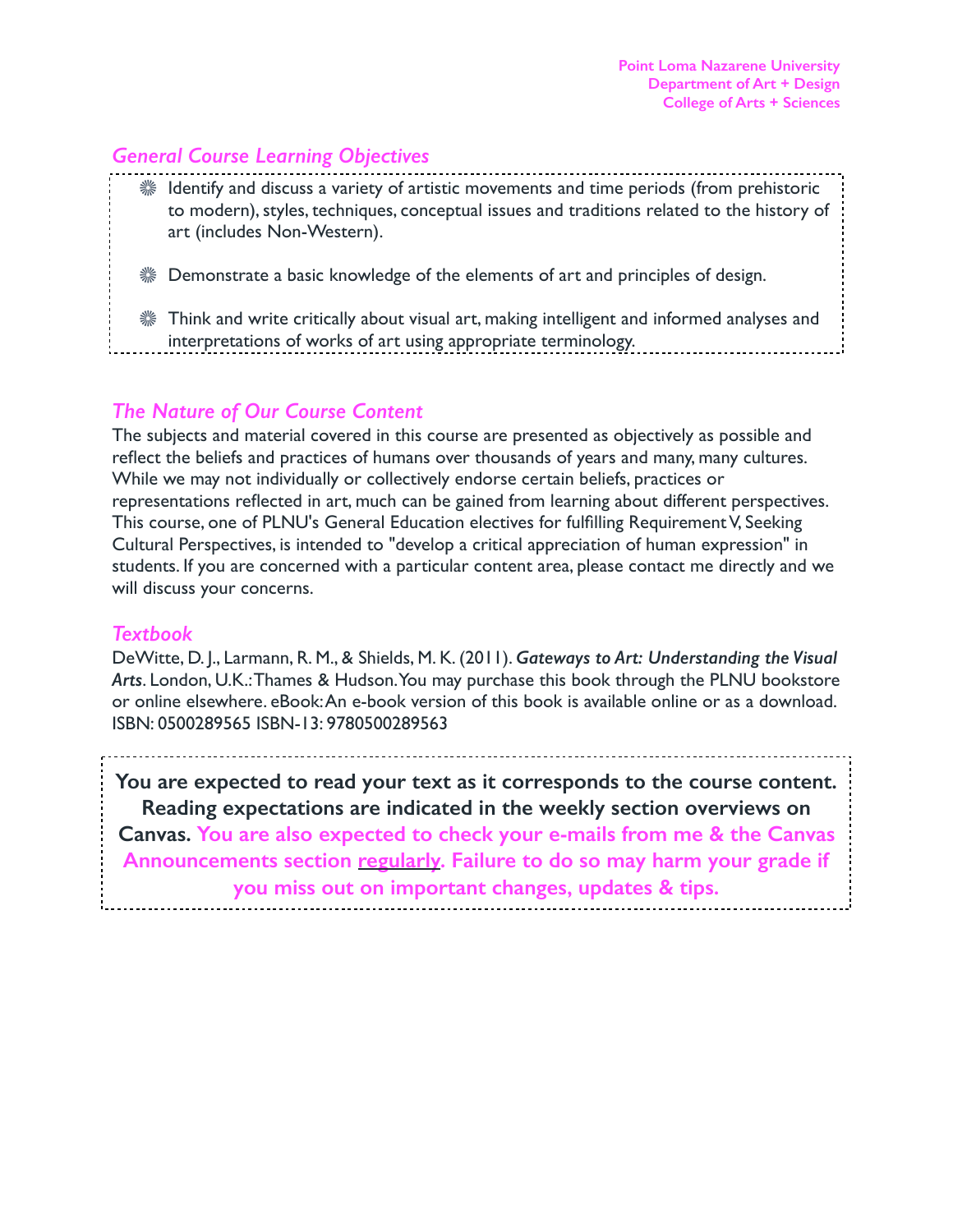# *Schedule*

#### i. **WEEK ONE | January 14 to January 19, 2020**

- Syllabus & Course Overview | Content: Elements and Principles  $\circ$
- o Read:
	- o *Gateways to Art*, Chapter 1
	- o Textbook Lectures—Principles & Design
	- o What is Art?
	- o What is Design?
	- o Professor Lecture—Elements & Principles

#### **WHAT'S DUE:**

- | Create Canvas Profile (this is *graded*)
- | Discussion: Introduction Peer Responses due:
- | Discussion: Evaluate a Painting
	- Peer Responses due:
- | Identifying Elements & Principles
	- Check your Announcements section for the ThingLink code!
	- Create your ThingLink account using the code (do NOT pay for an account)

#### ii. **WEEK TWO | January 20 to January 26, 2020**

- Artists— Their Media & Processes
- o Read:
	- *Gateways to Art*, Chapter 2
	- Textbook Lectures—Art & Medium
- Watch: Art & Media at SDMA

#### **WHAT'S DUE:**

- | Discussion: Artists & Their Medium Peer Responses due:
- | Discussion: Evaluating Mediums Peer Responses due:
- | QUIZ: Media Process & Recognition

#### **iii. WEEK THREE | January 27 to February 2, 2020**

- Non-Western Art—India, China, Japan; Pre-historic & Ancient Mediterranean; the Americas; Africa & the Pacific Islands
- o Read:
	- *Gateways to Art*, Chapters 3.1, 3.3, 3.4, 3.5
	- Professor Lecture—East Meets West
	- Art of India, China & Japan
	- The Pre-Historic & Ancient Mediterranean
	- Art of the Americas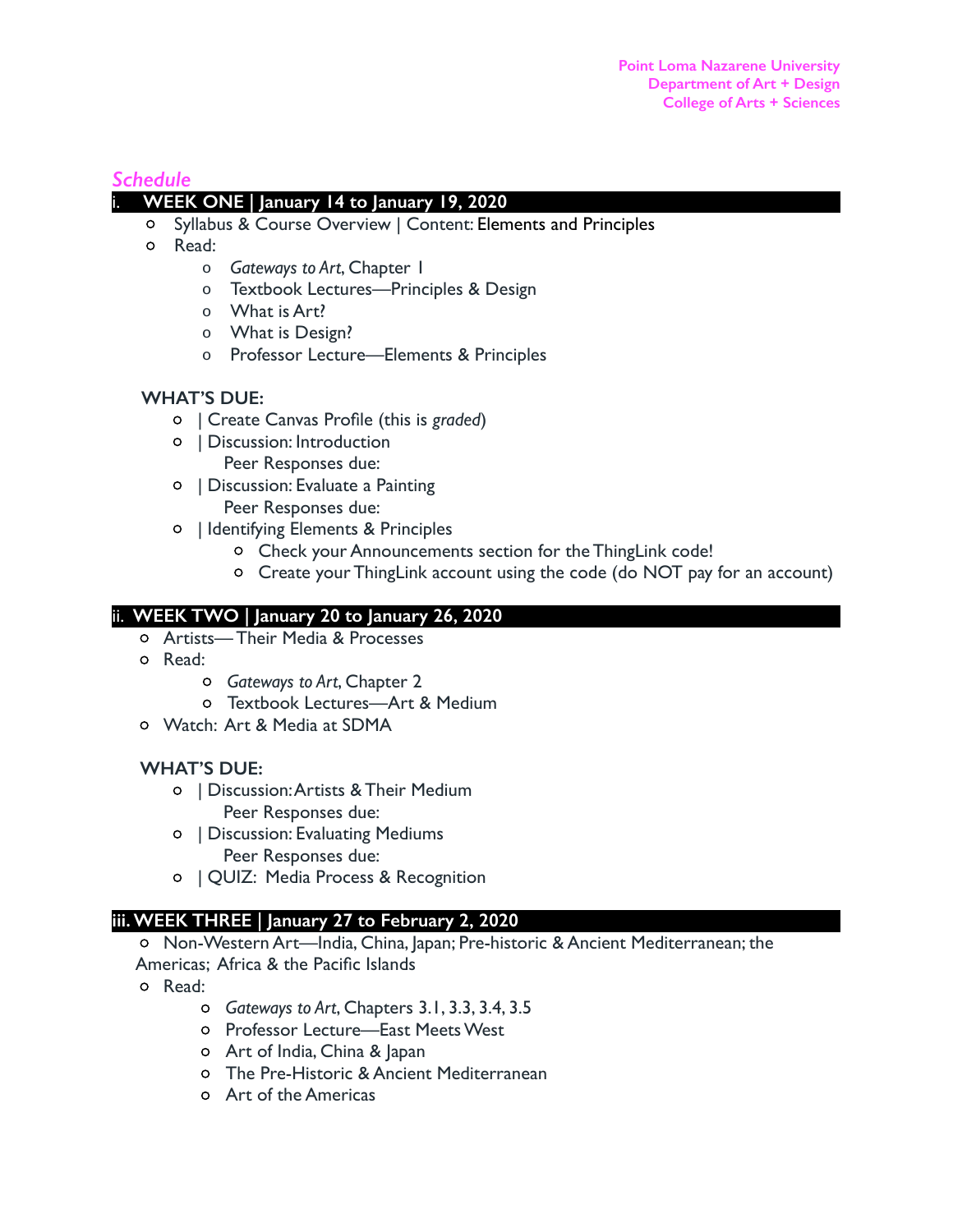- Art of Africa & the Pacific Islands
- Non-Western Art Articles
- Watch:
	- Non-Western Influences (Japonisme)
	- Art & Context Tutorial

#### **WHAT'S DUE:**

- | Discussion: The Great Chinese Debate Peer Responses due:
- | Art & Context
- | Peer Reviews: Analysis: Art & Context
	- *Resubmit links* as indicated on Canvas, then these are *auto-assigned*

#### *Begin to plan for your final paper! See the attachment provided in Canvas.*

#### iv. WEEK FOUR | February 3 to February 9, 2020

- Middle Ages, Renaissance, Baroque
- o Read:
	- *Gateways to Art,* Chapters 1.10, 3.2, 3.6, & 3.7
	- Professor Lecture—Western Canon
	- Textbook Lecture—Middle Ages
	- Textbook Lecture—Renaissance & Baroque Art
	- *The Baroque from the Point of View of the Art Historian* Article
	- *Art and the Sacred* Article

## **WHAT'S DUE:**

- | Discussion: Baroque vs Renaissance Peer Responses due:
- | Discussion: Abstract Concepts in Modern Art—Contemporary Art Peer Responses due:
- | Art & Awe
- | Mid-Course Survey

#### v. WEEK FIVE | February 10 to February 16, 2020

- o Modernism & Contemporary
- o Read:
	- *Gateways to Art*, Chapters 3.8 & 3.9
	- Professor Lecture—Modern
	- Textbook Lecture—Modern & Contemporary Art
	- The Validity of Modern Art Article
- Watch:
	- Art Wars

#### **WHAT'S DUE:**

| Discussion: Art in the Everyday World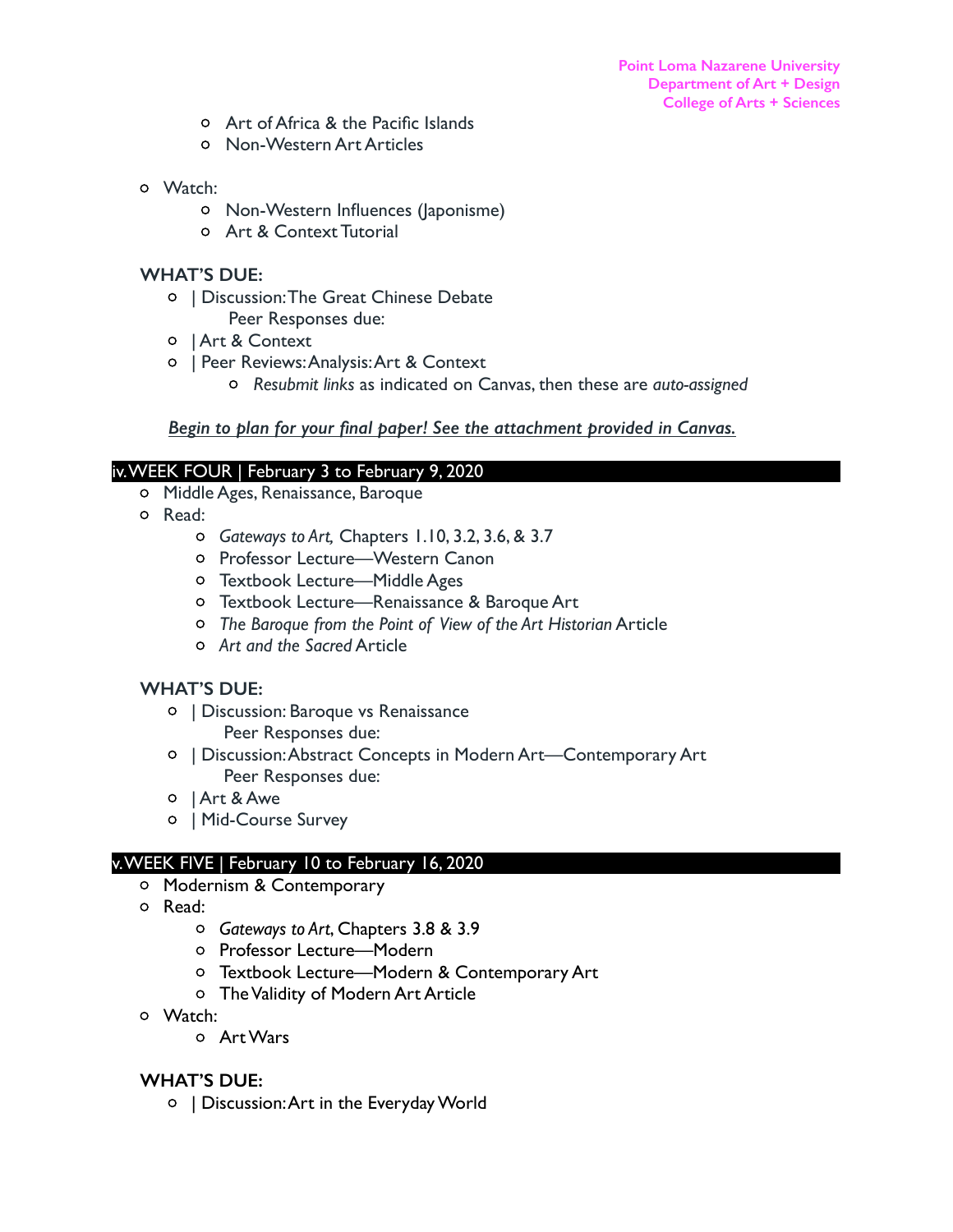Peer Responses due:

- | Discussion: Thematic Art Peer Responses due:
- o | Sorting Out the Western Canon
- o | QUIZ: The Western Canon

#### vi. WEEK SIX | February 17 to February 23, 2020

- Exploring Art Thematically
- Read:
	- *Gateways to Art*, Chapter 4
	- Professor Lecture—Sculpture
	- Professor Lecture—Feminism
	- Textbook Lecture—Themes
	- Themes—follow the links
	- Feminism Article
- Watch:
	- Street Art
	- Feminism

#### **WHAT'S DUE:**

- | Discussion: Final Research Paper Abstract Peer Reviews due: *(auto-assigned again)*
- | Discussion: Feminism, Art & Politics
	- Peer Responses due:
- | Museum Artwork Critique

#### vi. WEEK SEVEN | February 24 to March 1, 2020

- Major Connection—Research week
- Read: Writing About Art
- Watch: A Look at Sources

#### **WHAT'S DUE:**

- | Discussion: Writing About Art Peer Responses due:
- | Discussion: Impact of This Course Peer Responses due:
- | FINAL PAPER DUE by 11:59pm on Sunday!
- | COURSE EVALUATION DUE by 11:59pm on Sunday!
- | ACADEMIC HONESTY VERIFICATION STATEMENT DUE by 11:59pm on Sunday!

(these last two are *weighted in your grade*)

#### *Well done! Enjoy the rest of your semester!*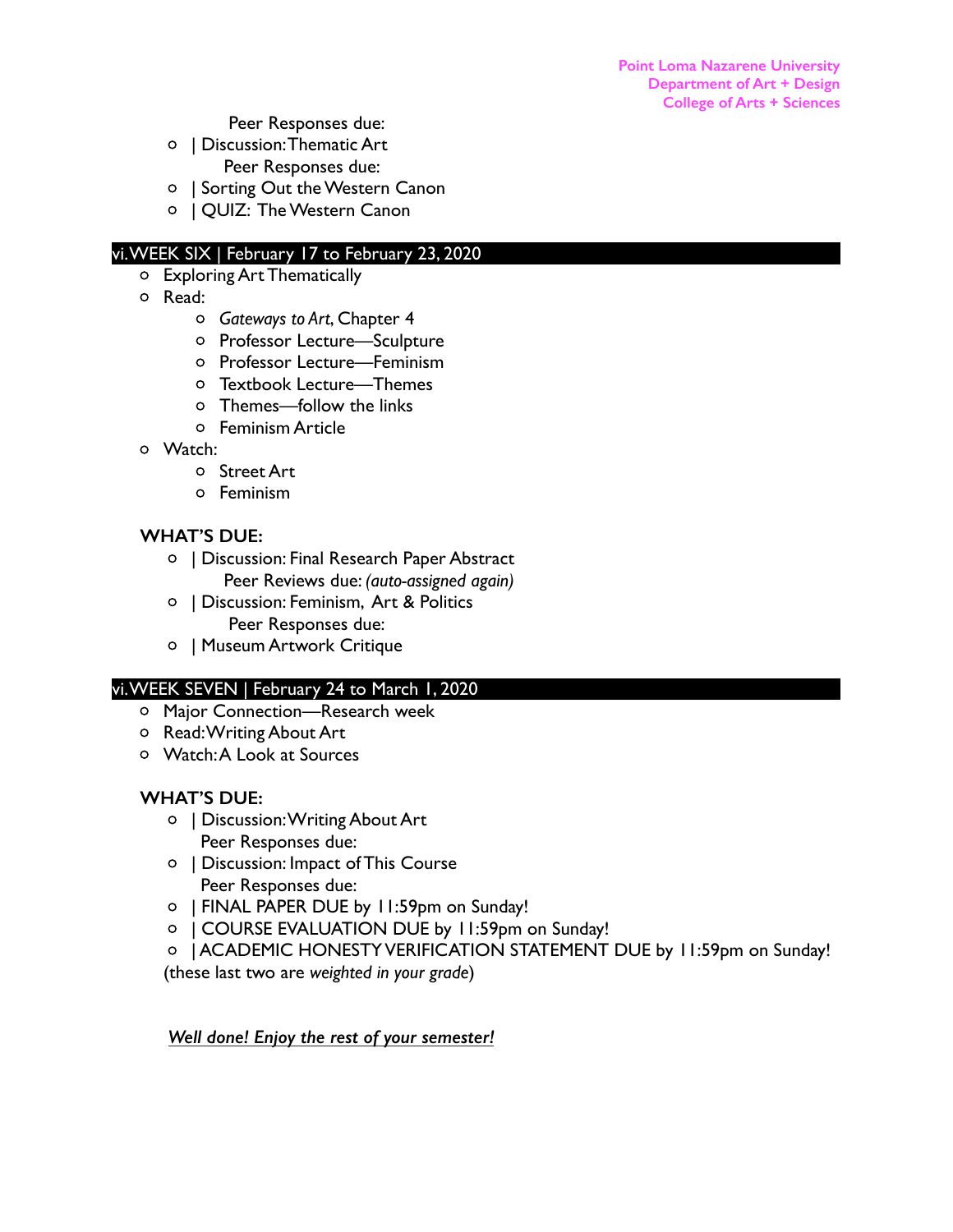#### *Grading*



# **This Course Includes a Variety of Assignments:**

- **Formative** The majority of assignments in our course are formative. You should strive to learn material while completing the assignments.
- **Summative** These assess your ability to apply what you have learned.
- **Learning Styles and Media**  This course is intended to be interactive in every aspect and the media with which you are interacting both for learning content and creating it for assignments is extremely varied. During this course, you will be able to learn content through: watching, listening, actively participating, creating, writing and much more. When possible, I have provided you with the opportunity to turn in assignments that reflect your individual style and strengths.

# **The points possible for each assignment are listed in the course schedule. I will follow the traditional grading scale and award final grades as follows:**

| <b>Standard Grade Scale</b> |                      |                   |                                |                |
|-----------------------------|----------------------|-------------------|--------------------------------|----------------|
|                             | Β                    |                   |                                |                |
| $A+$<br>$= 98 - 100\%$      | $B+$<br>$= 88 - 89%$ | $C+$<br>$=78-79%$ | $\mathbf{D}+$<br>$= 68 - 69\%$ | =59% and lower |
| A=93-97%                    | <b>B=83-87%</b>      | $C = 73 - 77%$    | $D = 63 - 67%$                 |                |
| $A -$<br>$= 90 - 92%$       | В-<br>$= 80 - 82%$   | C-<br>$=70-72%$   | D-<br>$= 60 - 62%$             |                |

# *Expectations*

**What you can expect from me:** You can expect me to work hard to facilitate your learning, be available to help you individually on an as-needed basis, and to be dedicated to your success. I will regularly post announcements for our class and will answer questions concerning assignments and course content. I will make best efforts to respond to your inquiries within 24 hours, M-F. Please be patient and know that I am responding to lots of students.

**Time Commitment:** This course will require approximately 50-75 hours of your time over the next 7 weeks. If you do not have at least **10-15 hours per week** to devote to this course, please drop the course as soon as possible as there is a wait list of students who wish to enroll.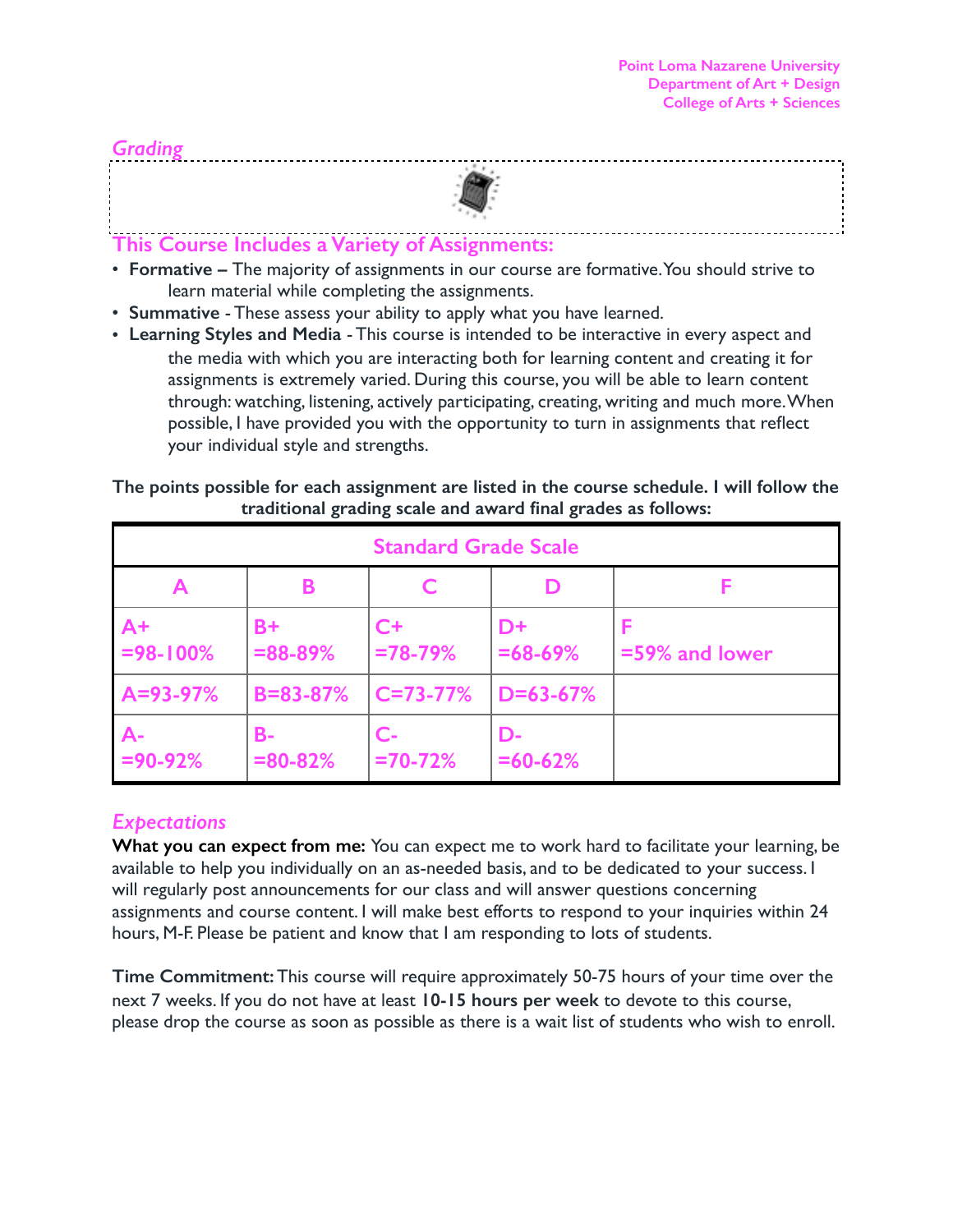**Reading:** You are expected to read your textbook as it corresponds to the course content.

**Group Discussions:** In order to build a sense of community and to provide you with the opportunity to learn from one another, there are several *graded* discussions included in our course each week. These discussion posts will be responses to the week's content.

You will also be required to complete *graded* Peer Responses to these discussions. Please be respectful of one another's ideas and at the same time, challenge one another to grow intellectually. Late Peer Responses/Peer Reviews will result in points off your graded post.

**Quizzes:** There will be two open book quizzes. These quizzes are untimed and cannot be taken late or more than once.

**Museum/Art Interaction:** An important assignment in this course requires that you visit an art museum in person, or find a mural/street art installation and write a critique based on a work. Please plan accordingly. **You will be required to provide proof of this visit.** 

**Final Paper:** You are expected to write one research based essay that will be worth 200 points. To satisfy this assignment you must demonstrate an ability to produce college level work and demonstrate a high capacity for research.

**Your final paper will follow the Chicago Manual of Style Author-Date Style for in-text citations & a works cited/reference page. Also included will be a title page. The final is to be 4-6 pages in length double-spaced—not including the title page, figures/images or the reference page.**

## **For ALL Assignments:**

Please cite your work as relevant using in-text citations such as (Demler, 123). Titles of works of art are typically in italics and accompanied by the year such as: *SPECTER* (2019). If required, include the materials of the artwork. Failure to do so will result in points off your graded post.

## *Late Work*

Given the nature of our course it is essential that you stay on top of your course work. I do understand that life can be complicated and that there are unpleasant surprises. However, *any work that is turned in late will automatically receive a penalty grade of -10% per day that it is late*. Work that is *more than 3 days late will not be accepted*. Your *final essay will not be accepted if it is late at all*.

If there are extenuating circumstances that prevent you from turning in your work on time, we can discuss your situation individually and you will be required to provide me with proper documentation, at my discretion, in order for the work to be accepted. An example of a valid excuse is your hospitalization. An example of an invalid excuse is that you had to work late or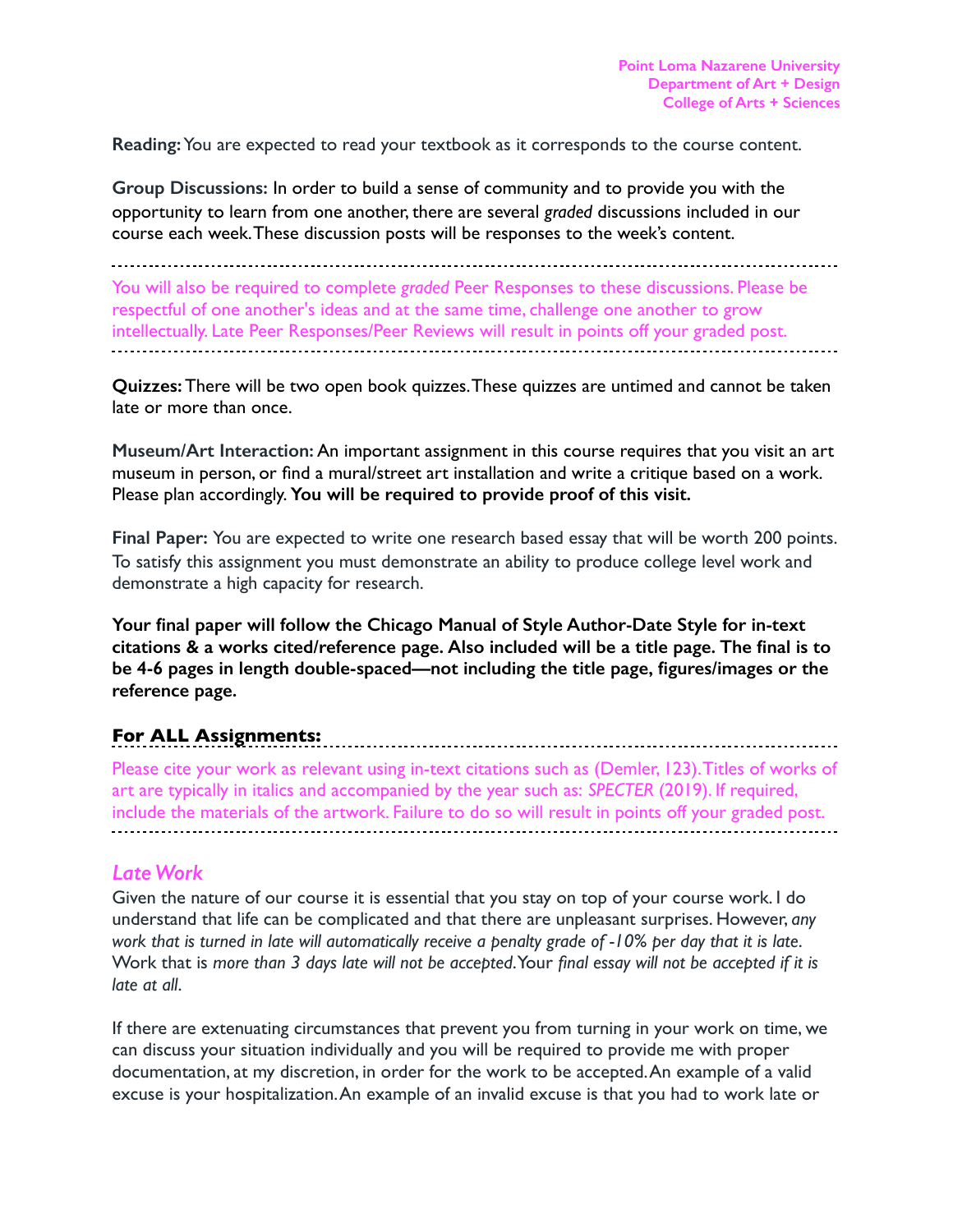that your plane was delayed. Plan in advance so that you are not trying to submit work at the 11th hour when technical problems seem to inevitably arise.

# *PLNU Attendance and Participation Policy*

Regular and punctual attendance at all classes is considered essential to optimum academic achievement. If the student is absent from more than 10 percent of class meetings, the faculty

member can file a written report which may result in de-enrollment. If the absences exceed 20 percent, the student may be de-enrolled without notice until the university drop date or, after that date, receive the appropriate grade for their work and participation. See [Academic Policies](http://catalog.pointloma.edu/content.php?catoid=18&navoid=1278) in the Undergraduate Academic Catalog.

# *PLNU Academic Honesty*

#### **Upfront warning: I take academic honesty very seriously!**

Students should demonstrate academic honesty by doing original work and by giving appropriate credit to the ideas of others. As explained in the university catalog, academic dishonesty is the act of presenting information, ideas, and/or concepts as one's own when in reality they are the results of another person's creativity and effort. Violations of university academic honesty include cheating, plagiarism, falsification, aiding the academic dishonesty of others, or malicious misuse of university resources. **The instructor who believes a situation involving academic dishonesty has been detected may assign a failing grade for a) that particular assignment or examination, and/or b) the course following the procedure in the university catalog.** Students may appeal also using the procedure in the university catalog. See **[Academic Policies](https://www.google.com/url?q=http://www.pointloma.edu/experience/academics/catalogs/undergraduate-catalog/point-loma-education/academic-policies&sa=D&ust=1527141812806000)** for further information.

# *PLNU Copyright Policy*

Point Loma Nazarene University, as a non-profit educational institution, is entitled by law to use materials protected by the US Copyright Act for classroom education. Any use of those materials outside the class may violate the law.

## *PLNU Academic Accommodations*

While all students are expected to meet the minimum academic standards for completion of this course as established by the instructor, students with disabilities may request academic accommodations. At Point Loma Nazarene Univer[s](https://www.google.com/url?q=http://www.pointloma.edu/experience/offices/administrative-offices/academic-advising-office/disability-resource-center&sa=D&ust=1527141812807000)ity, students must request that academic accommodations by filing documentation with the **[Disability Resource Center](https://www.google.com/url?q=http://www.pointloma.edu/experience/offices/administrative-offices/academic-advising-office/disability-resource-center&sa=D&ust=1527141812807000)** (DRC), located in the Bond Academic Center. Once the student files documentation, the Disability Resource Center will contact the student's instructors and provide written recommendations for rea[so](https://www.google.com/url?q=http://www.pointloma.edu/experience/academics/catalogs/undergraduate-catalog/point-loma-education/academic-policies&sa=D&ust=1527141812808000)nable and appropriate accommodations to meet the individual needs of the student. See [Academic Policies](https://www.google.com/url?q=http://www.pointloma.edu/experience/academics/catalogs/undergraduate-catalog/point-loma-education/academic-policies&sa=D&ust=1527141812808000) in the (undergrad/graduate as appropriate) academic catalog.